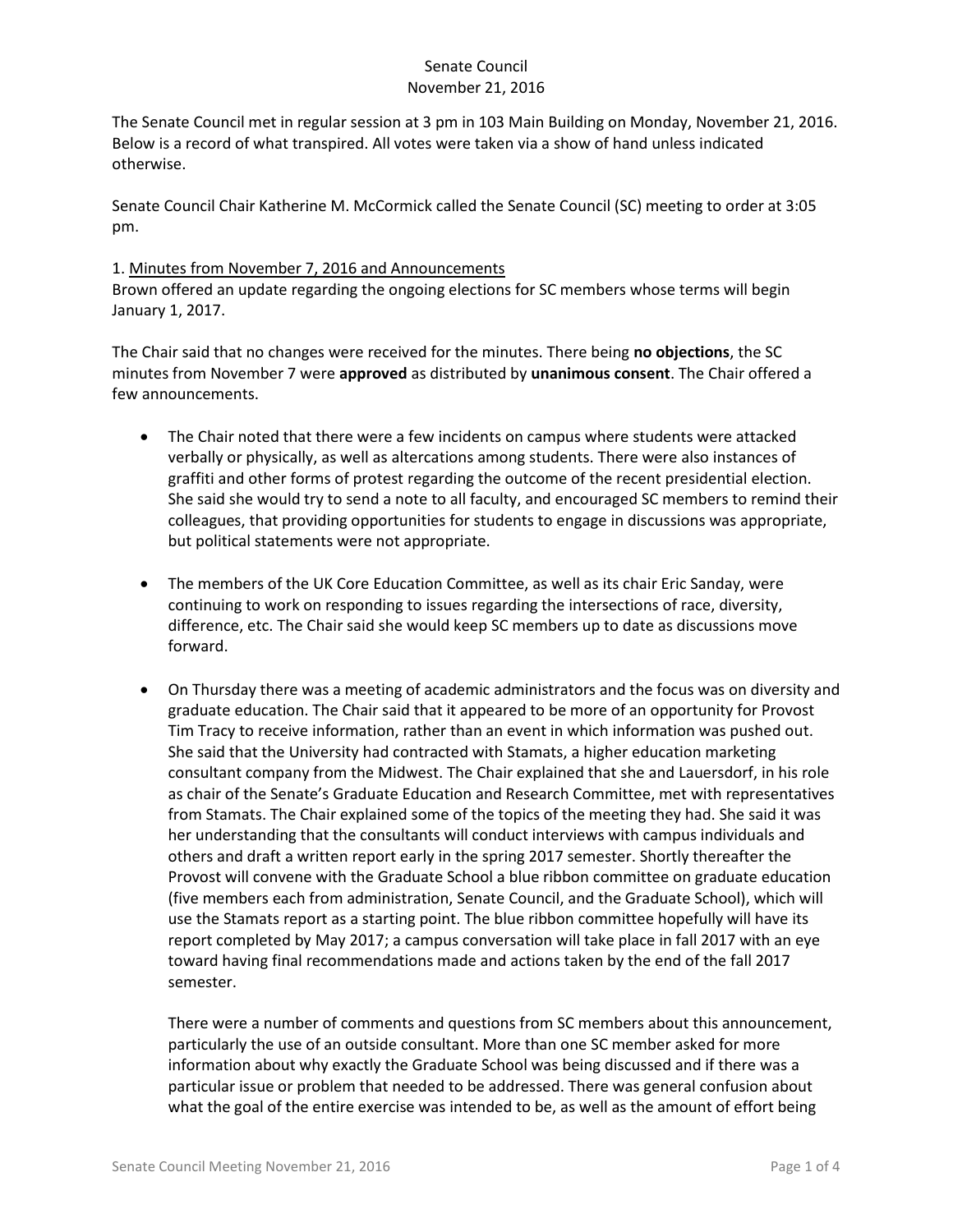put into an investigation of the Graduate School when there were so many recent reports regarding the Graduate School submitted by campus committees. After additional discussion, Mazur **moved** that the SC review to the agenda item for which guests were present. Porter **seconded**. There being no discussion, **vote** was taken and the motion **passed** with none opposed.

## 3. Committee Reports

## a. Senate's Academic Programs Committee (SAPC) – Margaret Schroeder, Chair

## i. Proposed New Undergraduate Certificate in Film Studies

Guest Matthew Giancarlo (AS/English) attended the meeting and presented the proposal on behalf of Schroeder, who was not able to attend due to illness. Giancarlo explained the proposal and noted that there was one change that needed to be made to the form. The proposal indicated that the certificate director would report to the college dean, but that needed to change to reporting to the department chair because the certificate will be homed in a department. There was brief discussion. Grossman asked about references to the advisory board. Guest Pearl James (AS/English) explained that the intent was for the advisory board to be the executive committee of the faculty of record. After additional discussion, James said she would resubmit the proposal with changed language about the responsibilities of an executive committee, not an advisory board.

The **motion** from the SAPC was a recommendation that that the University Senate approve the establishment of a new Undergraduate Certificate in International Film Studies (as amended), in the Department of Modern and Classical Languages, Literatures, and Cultures in the College of Arts and Sciences. Because the motion came from committee, no **second** was needed. There being no further discussion, a **vote** was taken and the motion **passed** with none opposed.

### 2. Old Business

### a. Committee Nominees for External Review Committees

The Chair explained that the SC needed to identify faculty to serve on a chief academic officer summative review for Dean Terry Birdwhistell in Libraries. SC members identified three faculty nominees.

SC members identified 14 faculty nominees to serve on a variety of external review committees. It was not clear which colleges would be reviewed and when, so SC made an effort to identify faculty from a variety of colleges.

### 4. Senate Meeting Roundtable

SC members discussed a variety of aspects of two issues: program review, evaluation, and sunsetting; and the review of the Graduate School. Below are representative comments.

- Does Provost Tracy have concerns about the existing Senate processes to review, evaluate, and close programs?
- Is the problem that there are no standards or rubrics by which to identify programs that should be evaluated? For example, does the Provost want Senate to promulgate a standard that, for example, programs with fewer than four graduates in 10 years should be evaluated?
- Senate is typically in a responsive mode it does not solicit changes, but rather responds to proposals that are submitted.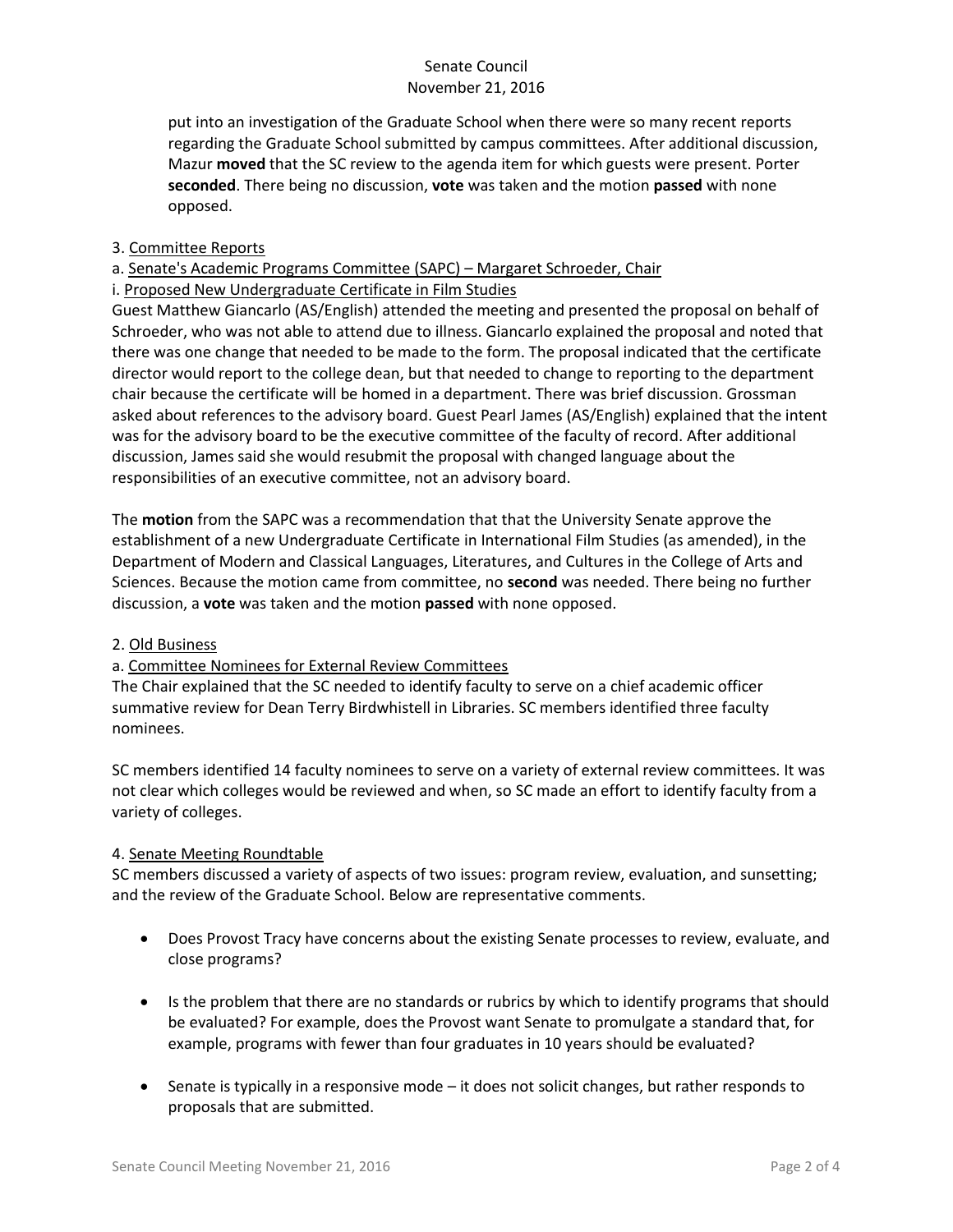- Senate's responsive mode supports a bottom-up process but if there are efforts to suggest that some programs be closed, that would be a top-down process.
- This exercise could be driven by the prospect of UK's next accreditation visit. It could be awkward to discover that UK has a number of programs with very few or no enrolled students.
- A unique program might graduate a handful of students, but they might be the only graduates in the entire country.
- How can someone tell if a small number of enrolled students is due to lack of student interest or is due to lack of appropriate funding, resulting in insufficient numbers of faculty to teach all interested students?
- If UK just wants to close programs to save money, it should be shared from the outset.
- Graduate programs should be measured in many dimension beyond enrollment.
- Senate may not have the resources (time, money, personnel) to actively participate in program reviews. It may be hard for faculty to have a dispassionate view of another program.
- The unit responsible for assessment is much, much smaller than it was about five years ago, which may hamper their ability to conduct program reviews.
- What is the problem that needs to be solved? What is the goal and what is the concern?
- (Review of the Graduate School) It would be nice to see a copy of the contract that was signed with Stamats, to better understand the purpose of the review.
- Is the program review issue and the review of the Graduate School about centralization/decentralization? Will administration's activities regarding either of these types of activities circumvent existing Senate processes?
- Until the conversation is framed, it is difficult to offer input.

#### 5. Rationales for Senate Agenda Items

The Chair noted that one outcome of the recent Senate meeting was a request by a senator that SC provide a rationale for motions that come to the Senate. The Chair said that a rationale is often given orally during the meeting, but it may help some senators to have the rationale when the agenda is sent out, as opposed to receiving it just before holding the vote.

There were no objections from SC members about presenters at Senate being asked to provide a rationale for their agenda item (and/or the specific motion) to Ms. Brothers for posting with the entire agenda.

### 6. Items from the Floor (Time Permitting)